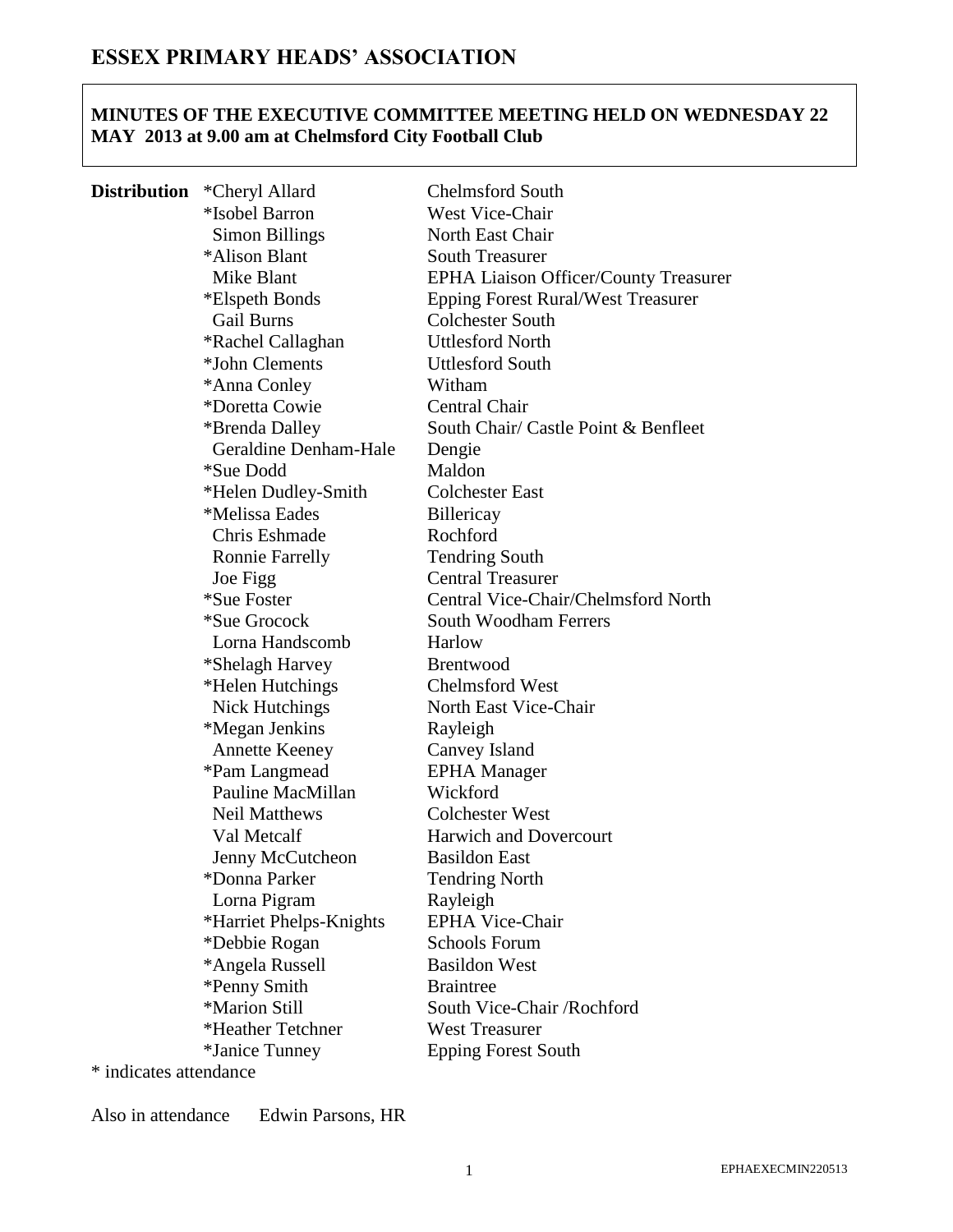# **1. WELCOME AND APOLOGIES FOR ABSENCE**

Harriet Phelps-Knights, the EPHA Vice-Chair, welcomed everyone to the meeting and particularly Sue Dodd, the new representative for Maldon. She thanked Elspeth Bonds, Chris Eshmade, Sue Grocock and Megan Jenkins who all retire at the end of term and who are therefore leaving the Executive. They were thanked for their commitment and contribution to EPHA and for representing their colleagues so well.

| Apologies were received from: |                                              |  |
|-------------------------------|----------------------------------------------|--|
| Simon Billings                | North East Chair                             |  |
| Mike Blant                    | <b>EPHA Liaison Officer/County Treasurer</b> |  |
| Geraldine Denham-Hale         | Dengie                                       |  |
| Chris Eshmade                 | Rochford                                     |  |
| <b>Ronnie Farrelly</b>        | <b>Tendring South</b>                        |  |
| Nick Hutchings                | North East Vice-Chair                        |  |
| <b>Neil Matthews</b>          | Colchester West                              |  |
| Jenny McCutcheon              | <b>Basildon East</b>                         |  |
| Pauline MacMillan             | Wickford                                     |  |
| Neil Matthews                 | Colchester West                              |  |
| Val Metcalf                   | <b>Harwich and Dovercourt</b>                |  |

#### **2. MEMBERSHIP**

### **a) Election of Chair**

The group was reminded that Karen Springett, the previous Chair of EPHA, resigned at the end of the spring term and that Harriet Phelps-Knights, the Vice-Chair, has been acting as Chair since then. The Executive unanimously **AGREED** to elect Harriet as Chair of EPHA, at least until the Annual General Meeting on 15 October 2013, and she was thanked for agreeing to continue in this role. It was **AGREED** that the role of Vice-Chair would remain vacant until the AGM.

### **b) Membership of the Executive**

Headteachers were reminded that the Area AGMs will be held, as usual, at the area headteacher meetings in June. It was noted that four Executive members are leaving: however, each reported that their current role will be covered by a colleague or new headteacher representatives.

# **3. MINUTES OF THE PREVIOUS MEETING**

The minutes of the Executive meeting held on 31 January 2013 were confirmed as an accurate record. There were no matters arising.

### **4. FINANCE REPORT**

Mike Blant, the County Treasurer, was unable to be at the meeting, but he sent a report in advance of the meeting, which included a finance summary and the current account income and expenditure statement for 01/07/12 to 31/05/13.

The closing balance of the Current Account is £57,124.26 and the Conference Account is £13,383.84 giving total assets of **£70,508.10.** Mike's report confirmed that the accounts for April 2011 – June 2012 have only recently been audited and noted that the accounts for the period July 2012 – July 2013 will be audited in August bringing the process in line with the agreed annual auditing timetable.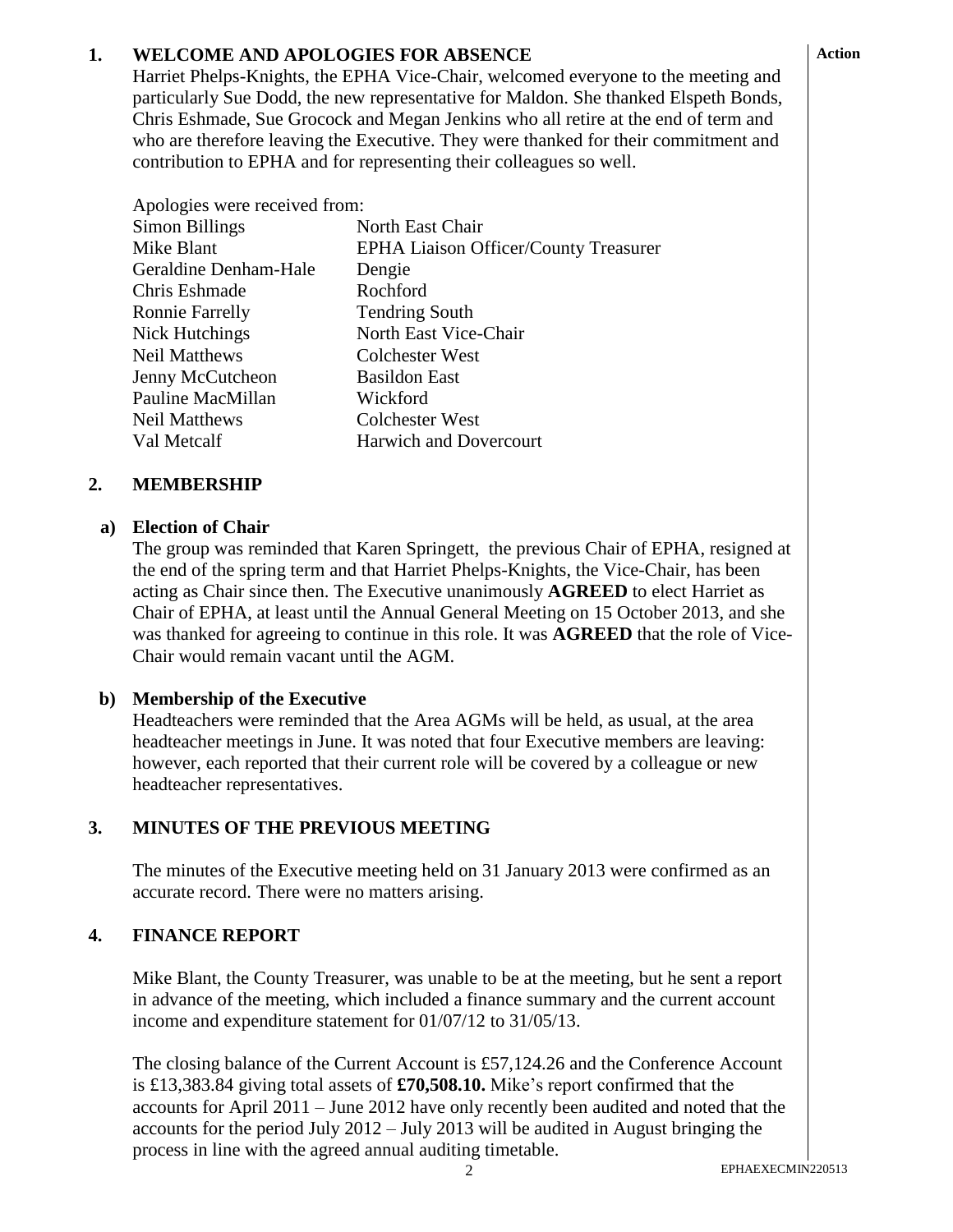The following matters were highlighted:

- Area treasurers have done a great job in collecting subscriptions from 421 schools, although there was some confusion about how much money was transferred to the County account and how much was retained for the Area bank accounts. It was noted that the Area bank accounts need the funding that they have retained and that there should be no adjustment if any is "owing" to County EPHA. It was **AGREED** that the annual subscription will remain at £120 for the 2013/14 financial year and, of this, £20 will be retained by the Area.
- The Business Account has now been closed, as agreed at the last Executive meeting. Funds have been transferred:
	- £10,000 into the Conference Account and the remainder £11,996.23 into the current account.
- The Association has received the annual grant of £10,000 from the LA for 2012/13.
- The Association is still expecting to receive a donation of £2,547 from 4MySchools, who agreed to sponsor costs for the Headteachers' conference in March.

It was confirmed that both of the annual conferences tend to make a profit, although the cost to schools (currently £80 per place) is kept to an absolute minimum. It was agreed that the conferences represented excellent value for headteachers and are a good way of increasing the Association's funds.

Members of the Executive were urged to claim for expenses when incurred; they were reminded that most claims should be from the County treasurer (including attendance at ADGs), and only specific claims relating to area business, such as attendance at steering group meetings should be claimed from the Area bank accounts.

# **5. EPHA LIAISON OFFICER'S REPORT**

Mike Blant had circulated a report in advance of the meeting. The Executive discussed a paper, produced by ASHE (the secondary schools' association) entitled **"What Essex Schools Believe In",** which they are asking primary and special schools to endorse.

John Clements suggested an amendment to one of the bullet points, to read: "work closely with parents, carers, local community and extended agencies", to widen the approach of collaborative working.

The Executive discussed the paper in some detail but there was a lack of understanding about the purpose of the document and whether it aligned with the Local Authority's vision for Essex schools or was intended as a stand alone document. It was argued that all of the objectives were worthwhile but non-specific, and there seemed to be some key omissions such as a reference to good teaching. There was also some confusion about the sense of some of the phrases, such as *Cooperative learning, allowing children, their peers and teachers to make meaning together.*

It was **AGREED** that the Executive would seek clarification from Mike about the purpose and rationale behind the document and ask that the reference to EPHA should be removed from the paper for the time being.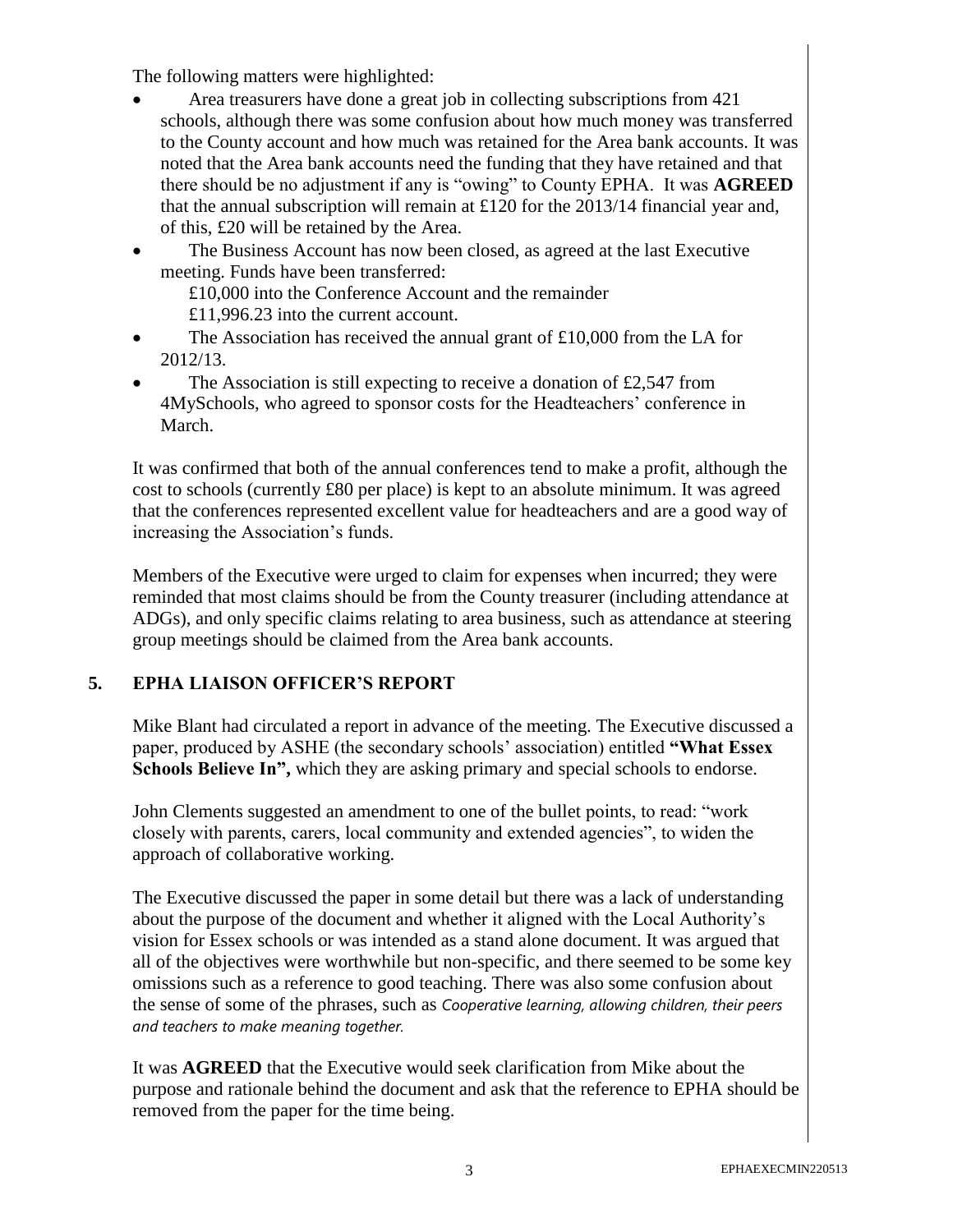The primary academy conversion statistics in Essex were noted. The EPHA Manager recommended a website to headteachers, The Governor, which produces a monthly update of national academy conversion statistics. http://www.thegovernor.org.uk/academies.shtml

#### **6. REPRESENTATION ON WORKING GROUPS AND COMMITTEES**

### **a) Junior schools' group**

Alison Blant (Headteacher at Pitsea Juniors) reminded the Executive that a Junior schools' group has been convened to discuss the concerns of Junior headteachers who feel they are particularly vulnerable in terms of their progress data and therefore in an Ofsted inspection. The group had written to Tim Coulson (Director of Education and Learning) and he had prepared a paper which reflected a similar position nationally. Alison, Nick Taylor (Head at Writtle Juniors) and Dawn Baker (Head at Lawford Mead Juniors) met Tim Coulson, Graham Lancaster and Graham Ranby on Monday 13 May to discuss the issue further. There was general agreement about the assertions made and sympathy for the Junior school position.

Following that meeting Alison wrote to Ofsted and the Unions. Ofsted has acknowledged her letter but has not yet responded to the issues raised. Jerry Glazier (NUT) has replied, but Alison has not yet heard from the other union representatives.

John Clements argued that the Local Authority should be taking more of a lead about this matter, passing on the concerns of headteachers to Ofsted and the Government. It was noted that other LAs have acknowledged this as a problem and have offered support to schools, including offering external moderation of Year 3 baseline assessments.

The group is meeting at Moulsham Juniors on 7 June and the EPHA Manager **AGREED** to send an email out from Alison, to all Junior school headteachers explaining the progress of the group so far and an invitation to the meeting on 7 June. It was also agreed that a wider meeting should be scheduled for September, including Junior, Infants and Primary headteachers (and particularly those who have recently amalgamated and have faced the challenge of ensuring consistent assessment across key stages). A number of headteachers on the Executive, including Helen Dudley-Smith, Harriet Phelps-Knights, Angela Russell and Melissa Eades, **AGREED** to attend this meeting. Helen shared her experience of the challenge of recent amalgamation of infant and junior schools, and the need to focus on ensuring consistent assessment and smooth progress throughout the primary phase. It was agreed that it would be helpful to share models of primaries that are doing well in terms of progress at both key stages.

Alison noted that the data in the Dashboard may also count against Junior schools as the comparison with "similar" schools is based on prior attainment of pupils. Therefore Junior schools may be at a disadvantage when compared with primary schools. There was a discussion about the need to interpret statistics and data within a context that is known and understood; a number of statements were made on the LA data that did not set performance in context and made sweeping statements about schools.

# **b) Schools' Forum**

Debbie Rogan noted that the last Schools Forum meeting was held on 15 May. A new Councillor for Education has been appointed by ECC, Councillor Ray Gooding, and he attended the meeting.

She reported that the following matters were discussed:

# **EPHA Manager**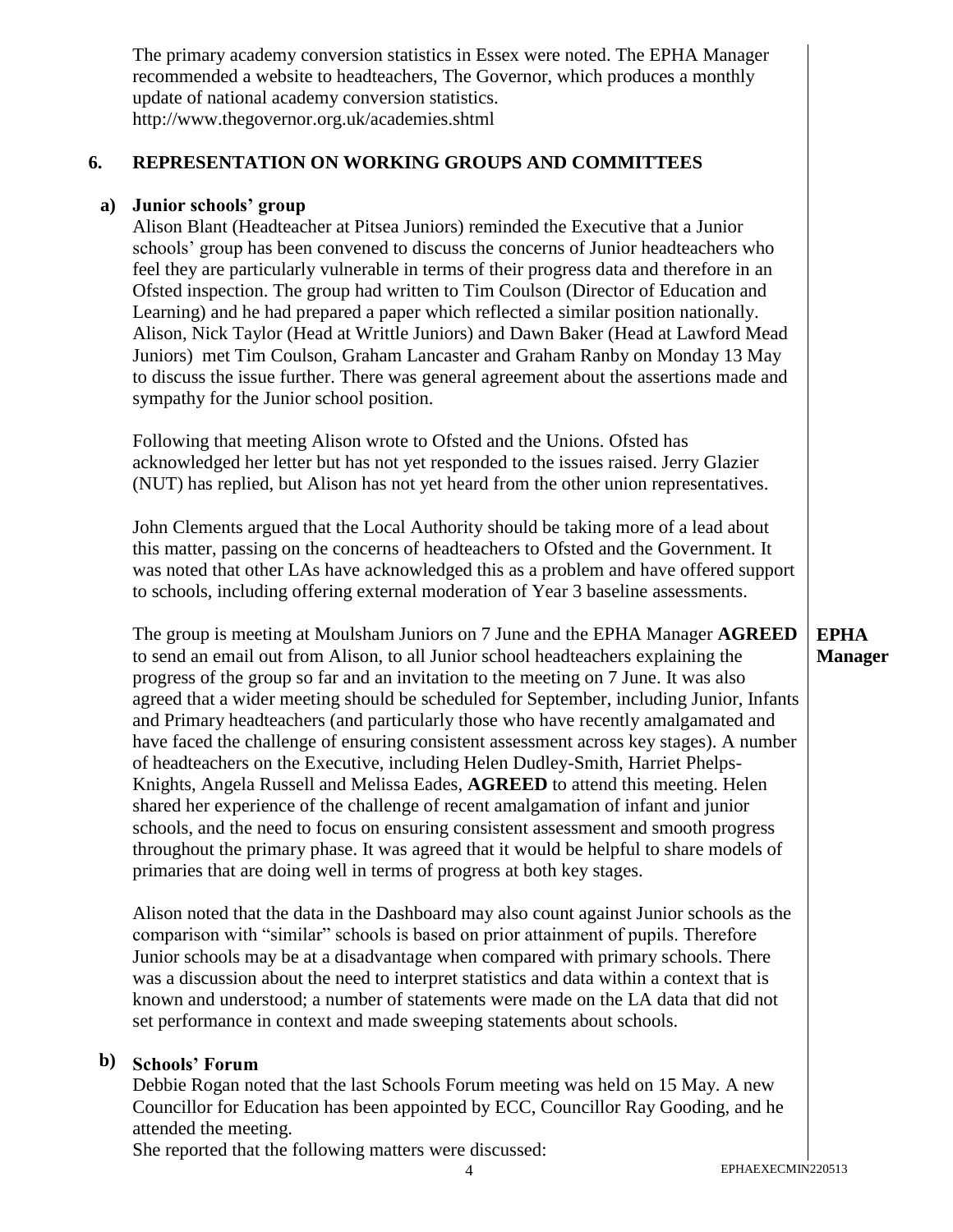- The Constitution & Membership of Schools Forum, including re-aligning representation to ensure that academies are properly represented;
- An update about SEN funding and top up funding for SEN provision;
- Tree inspections on school sites (a three year requirement and all trees should now have been inspected in the first round);
- SEN Invest to Save Update presentation by Jo Twine;
- Review of the funding arrangements for 2012/13 and how this should inform future funding.

Debbie noted that she would welcome a view from the EPHA executive on future funding arrangements, for example with reference to the funding of the Early Years and Foundation stage. Her personal view is that the EYFS is essential and probably more costly than provision in Key Stages 1 and 2, but that increasing funding in the Foundation Stage will inevitably impact on other key stages, possibly to the detriment of other schools.

#### **c) EYFS funding**

Shelagh Harvey (Headteacher at Ingatestone Infants) reminded the Executive of her concerns at the imminent changes to infant funding. She and other Infant Headteachers met with Tim Coulson on 7 February and she reported that he had been in broad agreement with her concerns.

After discussions with Tim Coulson, Cllr Stephen Castle wrote to Michael Gove making the same points as the EYFS Funding Forum paper. He received a reply from David Laws (Minister of State for Schools) who stated that he could see an argument for EYFS weighted funding and stating that the LA (guided by the Schools' Forum) has the power to adjust funding within the local funding formula as they see fit. Headteachers were asked to consider a number of documents (sent out by SH the previous night), including a draft letter from the EPHA Executive and a paper setting out the rationale for changing the funding formula to fund the higher cost of provision in the EYFS.

Shelagh asked the Executive to endorse the letter and supporting paper, which she suggested should be sent to all schools and used to lobby a change in local and national policy.

The Executive members decided that they needed more time to consider the paper before circulating it more widely. It was agreed that if and when the letter is sent out it must have a clear explanatory cover note explaining the rationale behind the document, which must also make clear that there will be no additional or new funding for EYFS, so that any adjustment to funding allocations will impact other key stages, positively or negatively. The EPHA Executive members **AGREED** to feed back their comments and views about the draft letter and paper, via Pam.

# **7. HUMAN RESOURCES UPDATE**

Edwin Parsons, Senior HR Consultant was welcomed to the meeting. He gave an update on the proposed changes to the School Teachers' Pay and Conditions Document (STPCD), due to come into effect from September 2013. The Pay Review Body published a report on 15 December and held a consultation until 4 January 2013. On 15 January a number of recommendations, due to be in place from September 2013, were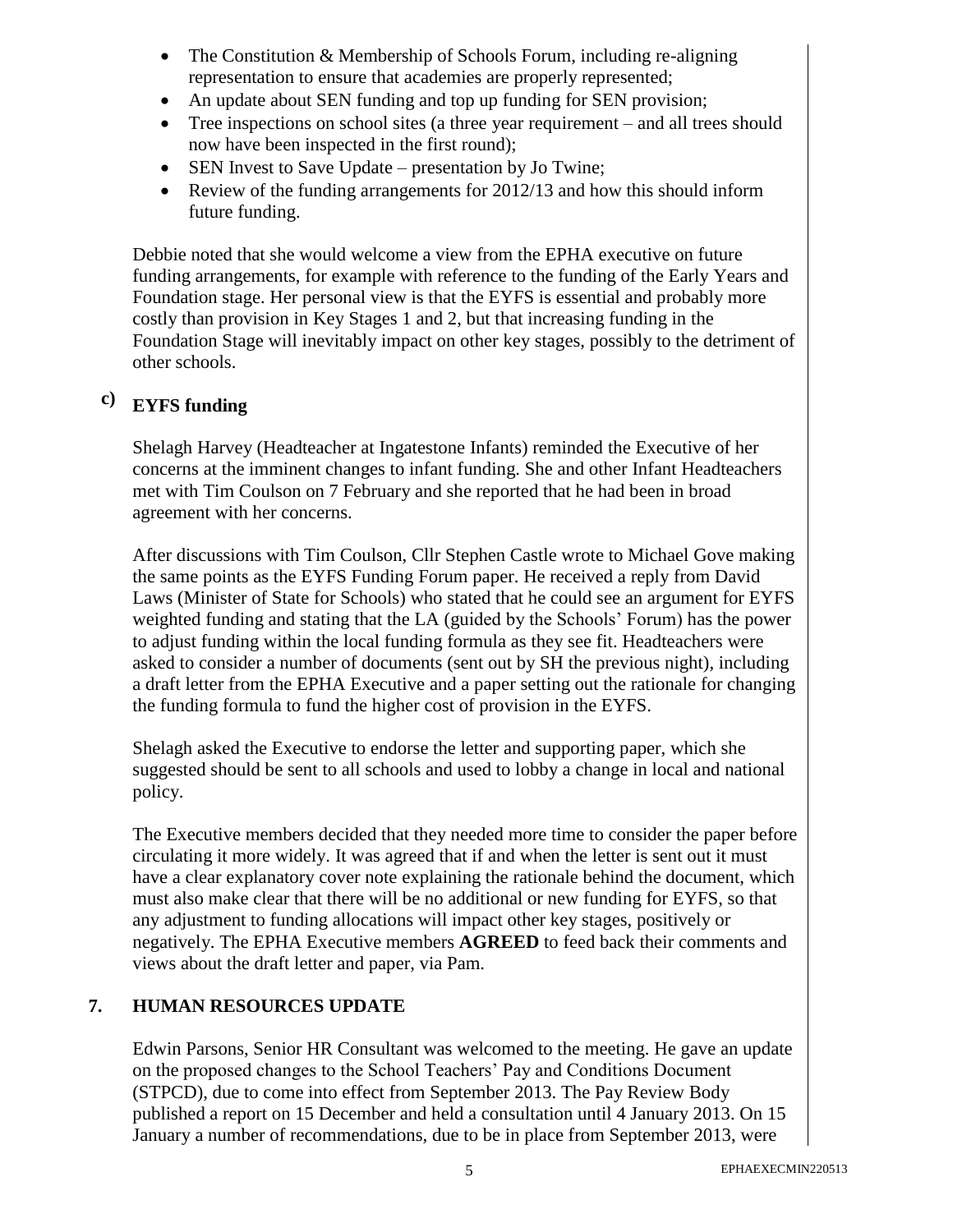announced by the DfE, including the decision that all pay increments will be based on performance and will no longer be automatic, as is currently the case on the Mainscale.

Edwin noted that the Pay Review Body is considering a global 1% increase in pay, and will report on this on 31 May 2013.

It has been agreed that HR will deliver training on the new pay and conditions at the summer term headteacher meetings and that this will take place during the afternoon on each of the four days. Nicki Harris will be presenting at all of the meetings, in order to ensure that a consistent message is given across the county. The Executive discussed who should (or shouldn't) be invited to the meetings. After discussion, it was **AGREED** that the training was first and foremost for headteachers. If they are, for example, leaving their school at the end of the term, it was agreed that it would be sensible for the Deputy Head to also attend, or s/he could attend in the Head's place. However, it was **AGREED** that the training should not be open to any member of staff (or governors) other than heads or deputies.

There will be a number of key issues to cover at the meeting including:

- Development of the pay policy HR model and guidance available on the ECC website and sent to schools.
- Reminder and advice on the need to hold a consultation with staff (at least 2) weeks).
- Pay Policy to be adopted by governors by the end of term, to be in place for September 2013. This may be delegated to a Committee (e.g Pay or Personnel) with the delegated power to agree the policy.

Edwin noted that there are alternative model policies available for schools, including the DfE model, and models from a number of Unions including AtL, NUT and NASUWT. Inevitably, the Unions are not 100% happy with the ECC policy (and even less so with the DfE policy) because they are arguing to retain the status quo and retain automatic progression on the main pay range. However, Doretta Cowie noted that the HR policy is broadly in line with the NUT/NASUWT checklist that has been circulated to schools and should not cause too many issues for teaching staff. Edwin reminded headteachers that, whilst schools should take account of responses to a consultation, the governors are able to adopt any Pay Policy they wish that is in line with the new pay and conditions. He suggested that teachers are asked to put their responses to the draft Pay Policy in writing to the governors, and that these concerns and responses should be minuted carefully to demonstrate that governors have consulted properly with staff.

Key issues that will need to be addressed by schools in the policy include defining criteria for pay decisions and progressions; when, for example, teachers are eligible for progression to the Upper Pay Range (i.e. as soon as they achieve QTS, as allowed by the new STPCD, or after a number of years, defined by the school) and when schools will accept applications for progress on the UPR. Schools will need to decide their policy on how they determine starting salaries, and also make pay progression choices such as how to apply and differentiate between increments and cost of living rises.

# **8. ITEMS FOR CONSIDERATION AT THE MEETING WITH LA OFFICERS**

It was noted that the following items should be discussed with LA Officers at the meeting later in the morning: